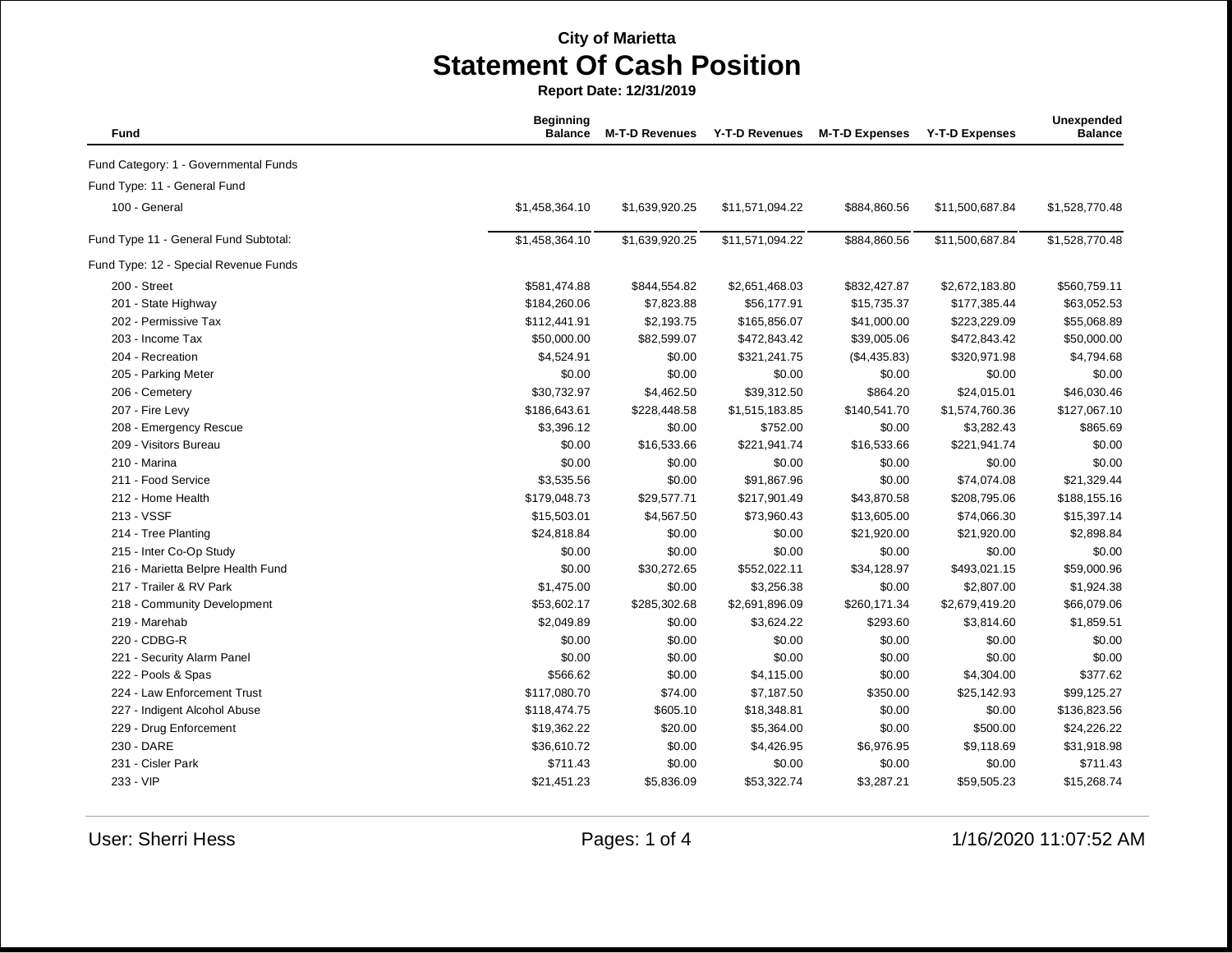| <b>Fund</b>                                    | <b>Beginning</b><br><b>Balance</b> | <b>M-T-D Revenues</b> | Y-T-D Revenues           | <b>M-T-D Expenses</b> | <b>Y-T-D Expenses</b> | Unexpended<br><b>Balance</b> |
|------------------------------------------------|------------------------------------|-----------------------|--------------------------|-----------------------|-----------------------|------------------------------|
| 236 - FEMA                                     | \$0.00                             | \$0.00                | \$72,726.47              | \$0.00                | \$72,726.47           | \$0.00                       |
| 239 - Court Computer                           | \$165,393.64                       | \$3,793.34            | \$169,307.55             | \$805.89              | \$55,332.00           | \$279,369.19                 |
| 240 - Court Capital                            | \$298,085.08                       | \$14,952.50           | \$201,790.69             | \$23,271.50           | \$189,324.22          | \$310,551.55                 |
| 241 - Utility Line Relocation                  | \$7,571.24                         | \$0.00                | \$0.00                   | \$0.00                | \$0.00                | \$7,571.24                   |
| 243 - Domestic Violence                        | \$21,773.59                        | \$15,544.59           | \$46,581.90              | \$3,951.79            | \$45,828.52           | \$22,526.97                  |
| 246 - Traffic Signals                          | \$0.00                             | \$0.00                | \$0.00                   | \$0.00                | \$0.00                | \$0.00                       |
| 249 - Community Corrections                    | \$4,203.80                         | \$0.00                | \$197,918.50             | \$11,170.28           | \$201,939.00          | \$183.30                     |
| 250 - Marietta Harbor                          | \$737.95                           | \$0.00                | \$0.00                   | \$0.00                | \$0.00                | \$737.95                     |
| 256 - Lazy River                               | \$0.00                             | \$0.00                | \$0.00                   | \$0.00                | \$0.00                | \$0.00                       |
| 257 - Gutberlet Armory                         | \$0.00                             | \$0.00                | \$0.00                   | \$0.00                | \$0.00                | \$0.00                       |
| 258 - Police Training                          | \$23,004.89                        | \$0.00                | \$0.00                   | \$0.00                | \$0.00                | \$23,004.89                  |
| 259 - Home Sewage                              | \$0.00                             | \$0.00                | \$0.00                   | \$0.00                | \$0.00                | \$0.00                       |
| 260 - Utility Conservation                     | \$9,882.10                         | \$0.00                | \$0.00                   | \$0.00                | \$0.00                | \$9,882.10                   |
| 261 - Employee Payroll Reserve                 | \$0.00                             | \$0.00                | \$0.00                   | \$0.00                | \$0.00                | \$0.00                       |
| 262 - Local Indigent Drivers                   | \$61,863.28                        | \$525.07              | \$12,629.91              | \$300.50              | \$2,660.74            | \$71,832.45                  |
| 263 - Recovery-JAG                             | \$0.00                             | \$0.00                | \$0.00                   | \$0.00                | \$0.00                | \$0.00                       |
| 264 - Neighborhood Stabilization               | \$0.00                             | \$0.00                | \$0.00                   | \$0.00                | \$0.00                | \$0.00                       |
| 265 - Court Security Fund                      | \$919.00                           | \$882.00              | \$13,159.00              | \$0.00                | \$12,000.00           | \$2,078.00                   |
| 266 - Court Probation Services                 | \$47,833.89                        | \$16,569.38           | \$201,862.33             | \$9,262.89            | \$173,957.79          | \$75,738.43                  |
| 267 - Court Prob Impr & Incentive              | \$133,109.58                       | \$0.00                | \$119,312.50             | \$10,346.98           | \$215,236.28          | \$37,185.80                  |
| 268 - Integrated Case Mgt Fund                 | \$0.00                             | \$0.00                | \$0.00                   | \$0.00                | \$0.00                | \$0.00                       |
| 269 - Parking Lot Fund                         | \$226,868.22                       | \$5,315.00            | \$72,778.40              | \$1,285.90            | \$17,456.70           | \$282,189.92                 |
| 270 - Mtta Comm Center at The Armory           | \$13,477.48                        | \$3,600.00            | \$95,414.97              | \$761.98              | \$91,711.83           | \$17,180.62                  |
| 271 - Gold Star Park Fund                      | \$8,403.51                         | \$0.00                | \$54,786.29              | \$0.00                | \$55,403.47           | \$7,786.33                   |
| 272 - Start Westward Monument Fund             | \$0.00                             | \$0.00                | \$0.00                   | \$0.00                | \$0.00                | \$0.00                       |
| Fund Type 12 - Special Revenue Funds Subtotal: | \$2,770,892.58                     | \$1,604,053.87        | \$10,430,339.46          | \$1,527,433.39        | \$10,480,678.53       | \$2,720,553.51               |
| Fund Type: 13 - Debt Service Funds             |                                    |                       |                          |                       |                       |                              |
| 300 - Bond & Note                              | \$89,951.73                        | \$0.00                | \$148,159.80             | \$0.00                | \$238,110.00          | \$1.53                       |
| Fund Type 13 - Debt Service Funds Subtotal:    | \$89,951.73                        | \$0.00                | $\overline{$148,159.80}$ | \$0.00                | \$238,110.00          | \$1.53                       |
| Fund Type: 14 - Capitol Project Funds          |                                    |                       |                          |                       |                       |                              |
| 400 - Capital Improvement                      | \$678,270.90                       | \$185,912.77          | \$4,475,780.73           | \$27,532.47           | \$4,590,458.02        | \$563,593.61                 |
| 406 - Water Construction                       | \$0.00                             | \$0.00                | \$0.00                   | \$0.00                | \$0.00                | \$0.00                       |
| 410 - Bike Path                                | \$0.00                             | \$0.00                | \$0.00                   | \$0.00                | \$0.00                | \$0.00                       |
| 415 - Access Road                              | \$3,639.00                         | \$0.00                | \$0.00                   | \$0.00                | \$0.00                | \$3,639.00                   |
|                                                |                                    |                       |                          |                       |                       |                              |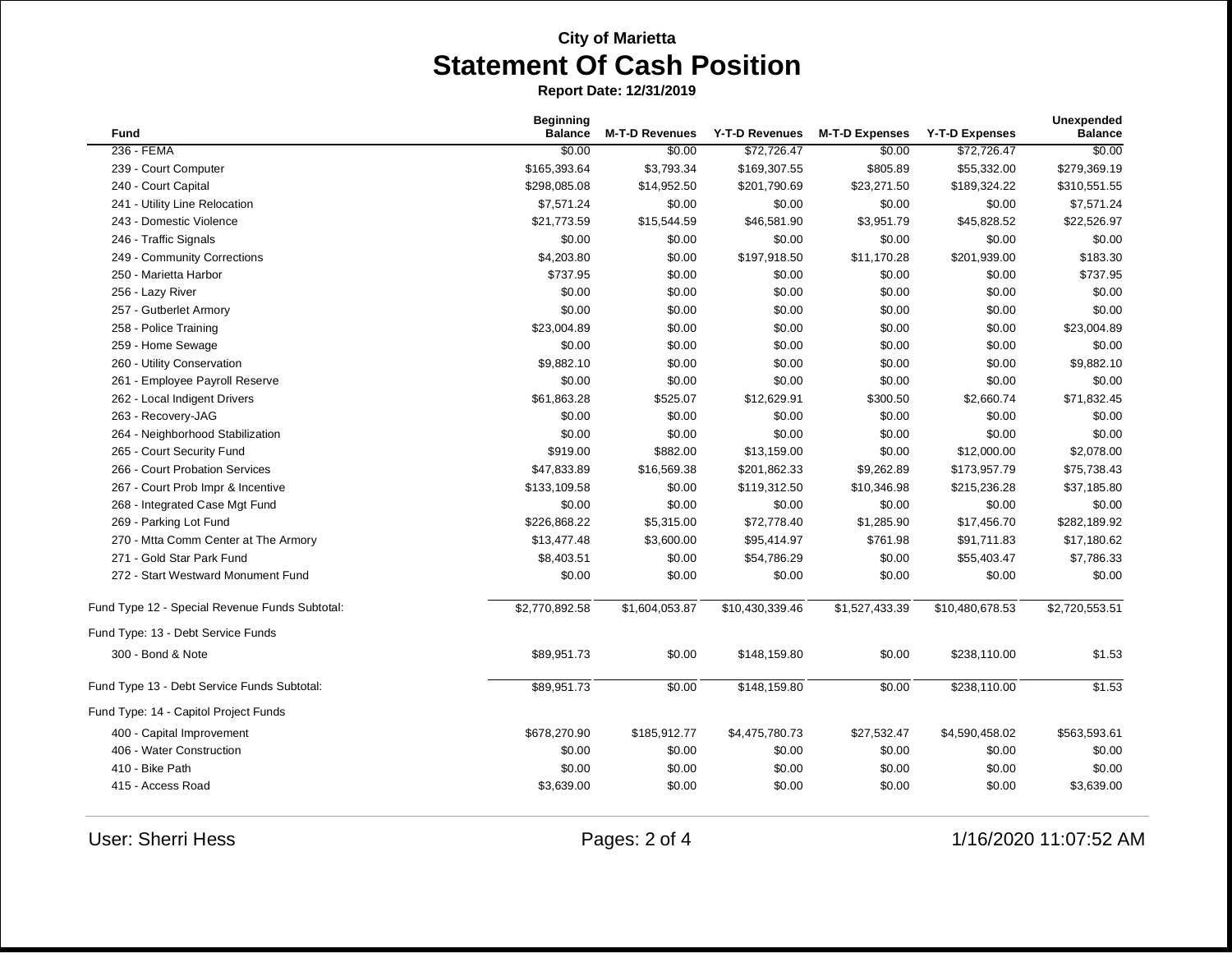| Fund                                            | <b>Beginning</b><br><b>Balance</b> | <b>M-T-D Revenues</b> | <b>Y-T-D Revenues</b> | <b>M-T-D Expenses</b> | <b>Y-T-D Expenses</b> | Unexpended<br><b>Balance</b> |
|-------------------------------------------------|------------------------------------|-----------------------|-----------------------|-----------------------|-----------------------|------------------------------|
| 416 - St Rt 7 TIF                               | \$0.00                             | \$0.00                | \$0.00                | \$0.00                | \$0.00                | \$0.00                       |
| 418 - WW Facilities Up-Grade                    | \$381,648.75                       | \$18,091.72           | \$297,233.68          | \$18,091.72           | \$303,359.73          | \$375,522.70                 |
| 419 - Aquatic Center                            | \$0.00                             | \$0.00                | \$0.00                | \$0.00                | \$0.00                | \$0.00                       |
| 420 - Armory Community Foundation               | \$0.00                             | \$0.00                | \$39,399.47           | \$0.00                | \$39,399.47           | \$0.00                       |
| 421 - 1st Colony TIF                            | \$0.00                             | \$0.00                | \$112,364.96          | \$0.00                | \$112,364.96          | \$0.00                       |
| 422 - Water Facilities Upgrade Fund             | \$0.00                             | \$0.00                | \$0.00                | \$0.00                | \$0.00                | \$0.00                       |
| 429 - Armory Cultural Facilities Gym            | \$4,354.09                         | \$5,261.00            | \$169,752.52          | \$83,323.55           | \$168,845.61          | \$5,261.00                   |
| 430 - Fire Income Tax Fund .10                  | \$0.00                             | \$102,589.22          | \$609,025.19          | \$0.00                | \$24,228.09           | \$584,797.10                 |
| 431 - Street Income Tax Fund .05                | \$0.00                             | \$51,294.61           | \$304,512.61          | \$0.00                | \$255,838.00          | \$48,674.61                  |
| Fund Type 14 - Capitol Project Funds Subtotal:  | \$1,067,912.74                     | \$363,149.32          | \$6,008,069.16        | \$128,947.74          | \$5,494,493.88        | \$1,581,488.02               |
| Fund Category 1 - Governmental Funds Subtotal:  | \$5,387,121.15                     | \$3,607,123.44        | \$28,157,662.64       | \$2,541,241.69        | \$27,713,970.25       | \$5,830,813.54               |
| Fund Category: 2 - Proprietary Funds            |                                    |                       |                       |                       |                       |                              |
| Fund Type: 21 - Enterprise Funds                |                                    |                       |                       |                       |                       |                              |
| 500 - Water                                     | \$2,970,248.36                     | \$1,030,542.12        | \$5,103,712.98        | \$1,172,273.09        | \$4,705,422.35        | \$3,368,538.99               |
| 501 - Sewer                                     | \$4,496,269.86                     | \$2,854,379.61        | \$7,401,974.49        | \$3,433,379.13        | \$7,049,981.16        | \$4,848,263.19               |
| 502 - Water Deposit Guarantee                   | \$108,979.88                       | \$0.00                | \$0.00                | \$0.00                | \$0.00                | \$108,979.88                 |
| 503 - Sanitary Sewer Surplus                    | \$0.00                             | \$0.00                | \$0.00                | \$0.00                | \$0.00                | \$0.00                       |
| 504 - Sewer Replacement                         | \$715,714.28                       | \$0.00                | \$0.00                | \$0.00                | \$0.00                | \$715,714.28                 |
| 505 - Water Replacement                         | \$250,000.00                       | \$0.00                | \$0.00                | \$0.00                | \$0.00                | \$250,000.00                 |
| 506 - Utility Reserve                           | \$0.00                             | \$0.00                | \$0.00                | \$0.00                | \$0.00                | \$0.00                       |
| Fund Type 21 - Enterprise Funds Subtotal:       | \$8,541,212.38                     | \$3,884,921.73        | \$12,505,687.47       | \$4,605,652.22        | \$11,755,403.51       | \$9,291,496.34               |
| Fund Category 2 - Proprietary Funds Subtotal:   | \$8,541,212.38                     | \$3,884,921.73        | \$12,505,687.47       | \$4,605,652.22        | \$11,755,403.51       | \$9,291,496.34               |
| Fund Category: 3 - Fiduciary Funds              |                                    |                       |                       |                       |                       |                              |
| Fund Type: 32 - Investment Trust Funds          |                                    |                       |                       |                       |                       |                              |
| 750 - Cemetery Trust                            | \$166,459.37                       | \$5,767.50            | \$10,467.50           | \$0.00                | \$0.00                | \$176,926.87                 |
| Fund Type 32 - Investment Trust Funds Subtotal: | \$166,459.37                       | \$5,767.50            | \$10,467.50           | \$0.00                | \$0.00                | \$176,926.87                 |
| Fund Type: 34 - Agency Funds                    |                                    |                       |                       |                       |                       |                              |
| 702 - Veterans Memorial                         | \$911.17                           | \$0.00                | \$0.00                | \$0.00                | \$0.00                | \$911.17                     |
| 703 - Un-Claimed Money                          | \$10,249.11                        | \$0.00                | \$11,717.07           | \$0.00                | \$0.00                | \$21,966.18                  |